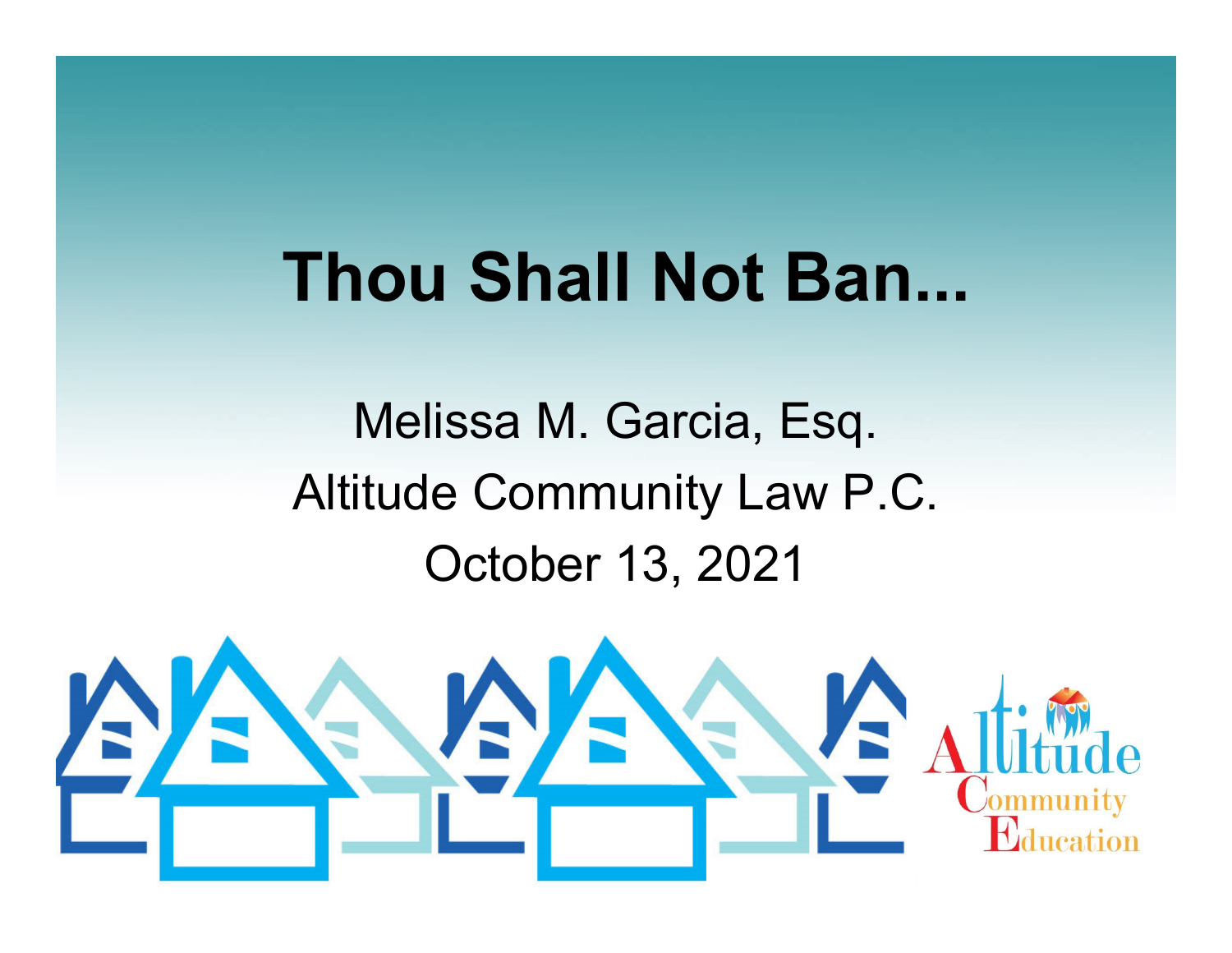#### **GENERAL CONSIDERATIONS**

- The law **supersedes** your governing documents to the extent of inconsistency
- The law does not require you to **amend** your Declaration to be consistent
- The Board **should revise** its rules/regs, policies (to remove inconsistencies) and/or **draft new** rules, regs, policies on those topics that are important to the community

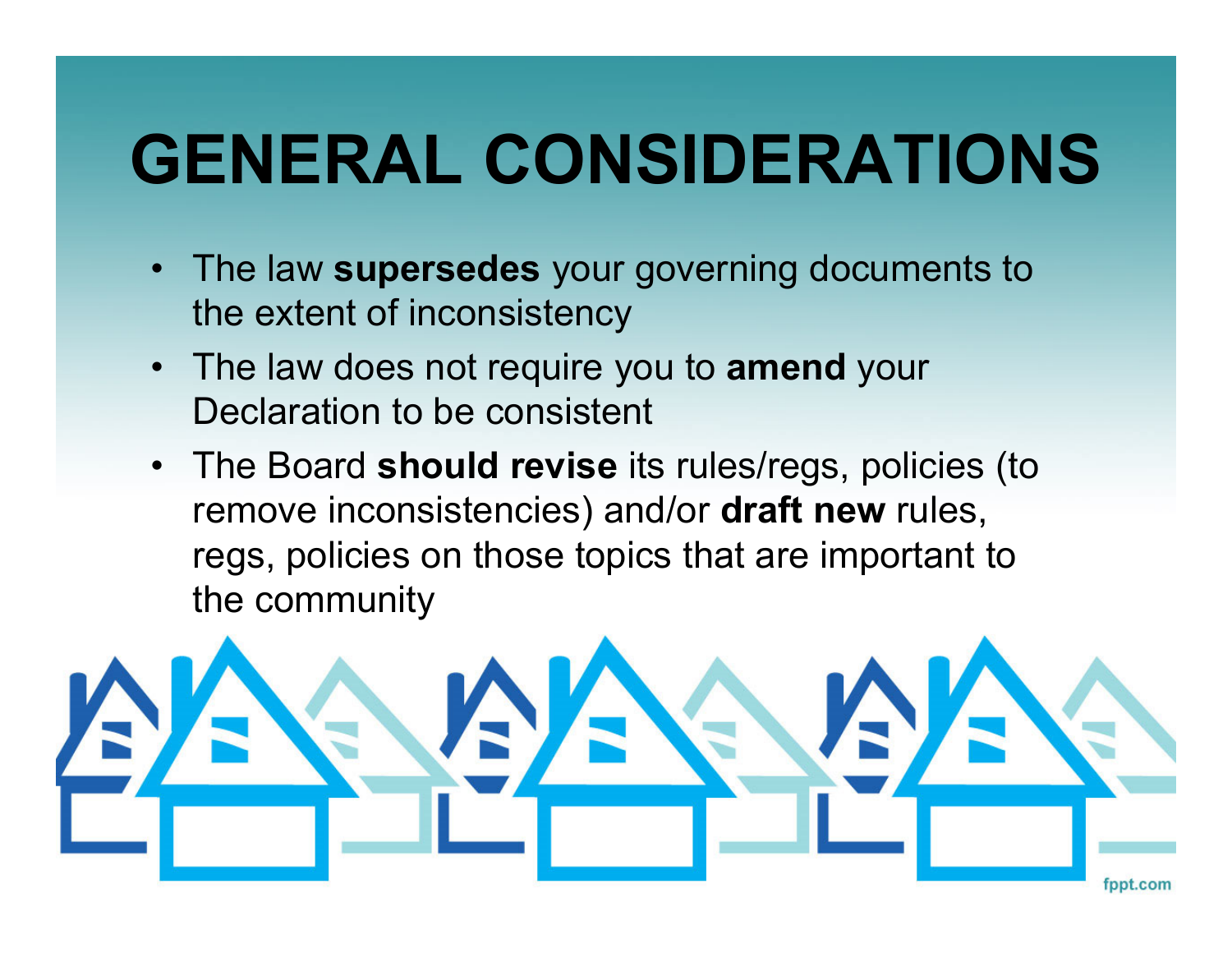#### **1. FLAGS**

- C.R.S.§38-33.3-106.5(1)(a)
	- Based on subject matter, message or content
	- Location: on an Owner's property, in window, or on balcony adjoining Unit
	- –Exception: Flags bearing commercial messages
	- Assn <u>may</u> adopt reasonable, <u>content-neutral</u> rules on number, location and size, but no ban on flag/flagpoles

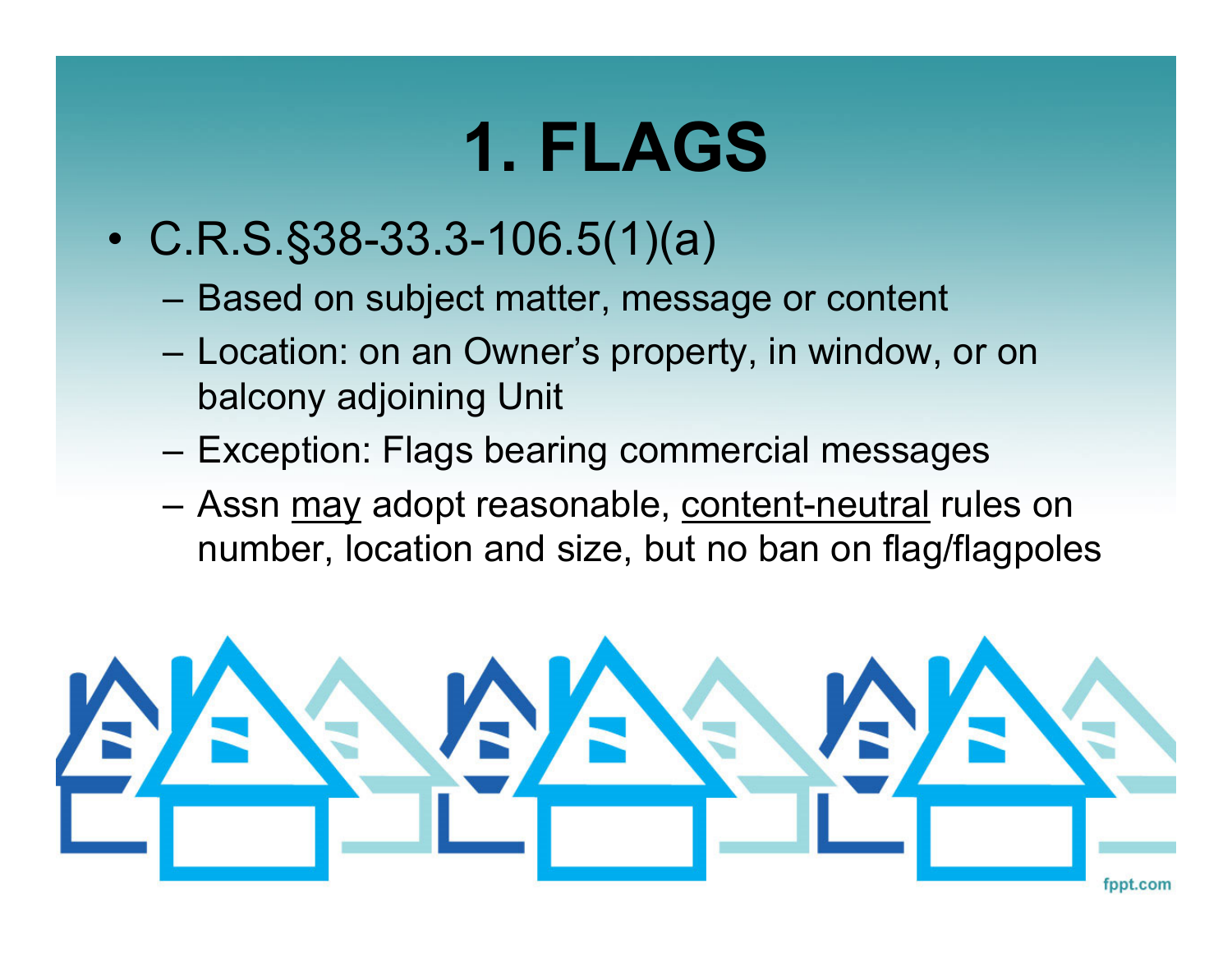#### **2. SIGNS**

- C.R.S.§38-33.3-106.5(1)(c)
	- Based on subject matter, message or content
	- Location: Within the Unit boundaries or in the window
	- Exception: Signs bearing commercial messages
	- Assn <u>may</u> adopt reasonable, <u>content-neutral</u> regulations on number, placement, or size, or on other objective factors.

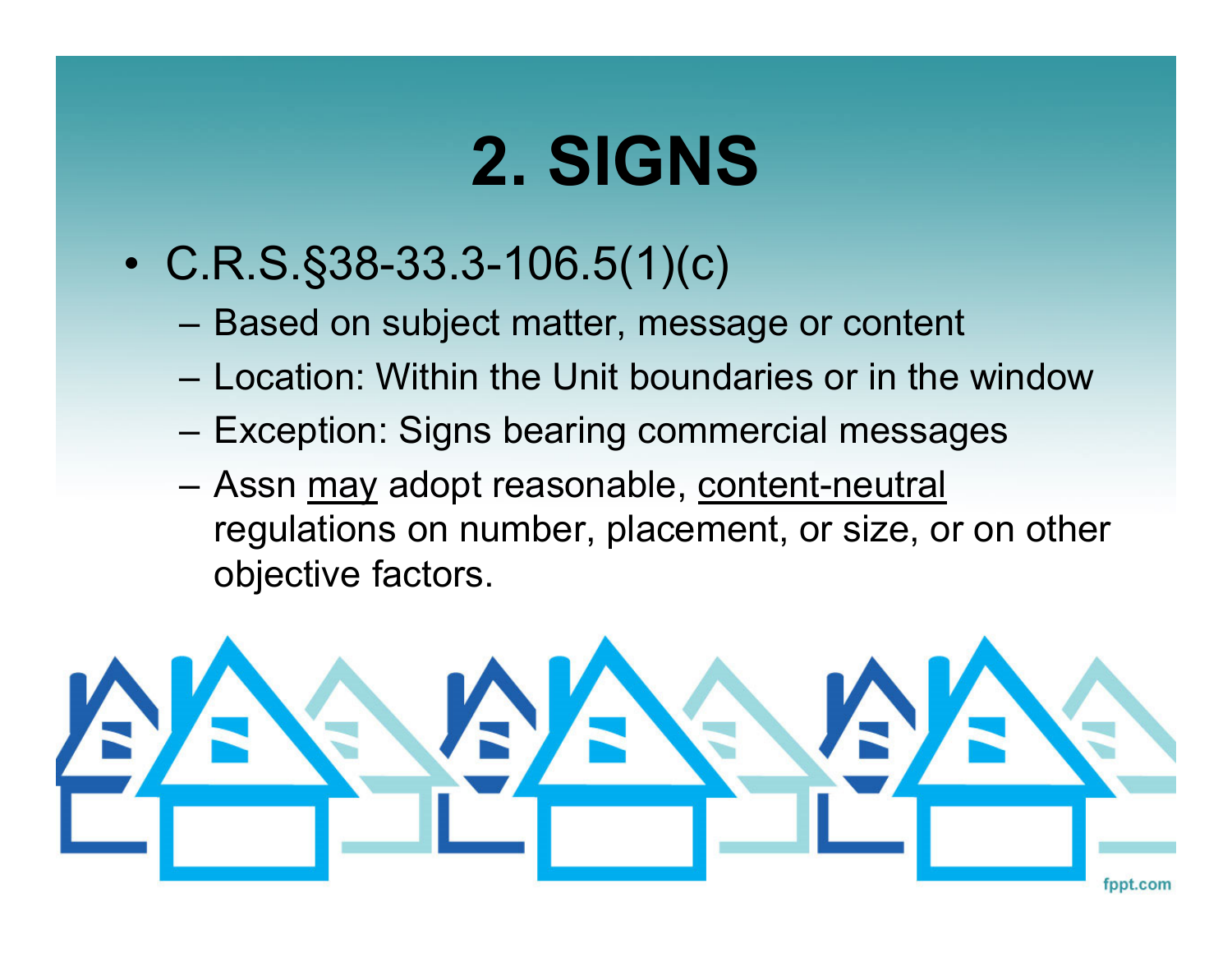## **3. RELIGIOUS ITEM OR SYMBOL**

- C.R.S.§38-33.3-106.5(1)(c.5)
	- – Definition: A "religious item or symbol" is "an item or symbol displayed because of a sincerely held religious belief."
	- –Location: On entry door or entry door frame of Unit
	- – Maintenance: May have to remove when Assn is performing maintenance, repair or replacement

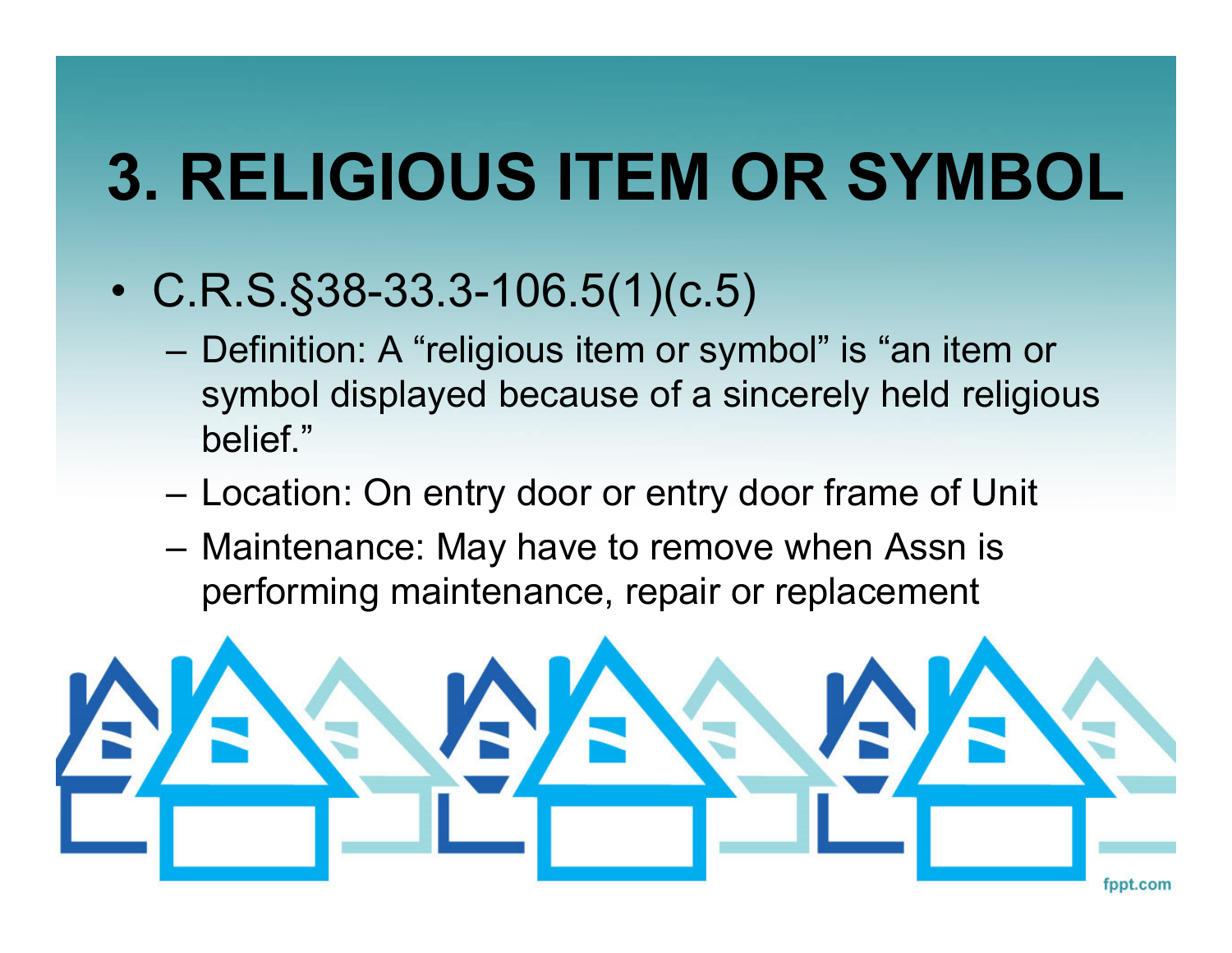#### **RELIGIOUS ITEM/SYMBOL (cont.)**

- – Exceptions: Assn may ban the item/symbol if:
	- Threatens public health or safety
	- Hinders opening/closing of a door
	- Violates federal or state law or municipal ordinance
	- Contains graphics, language or any display that is obscene or otherwise illegal; or
	- Individually or combined with other religious items/symbols, is larger than 36 square inches.

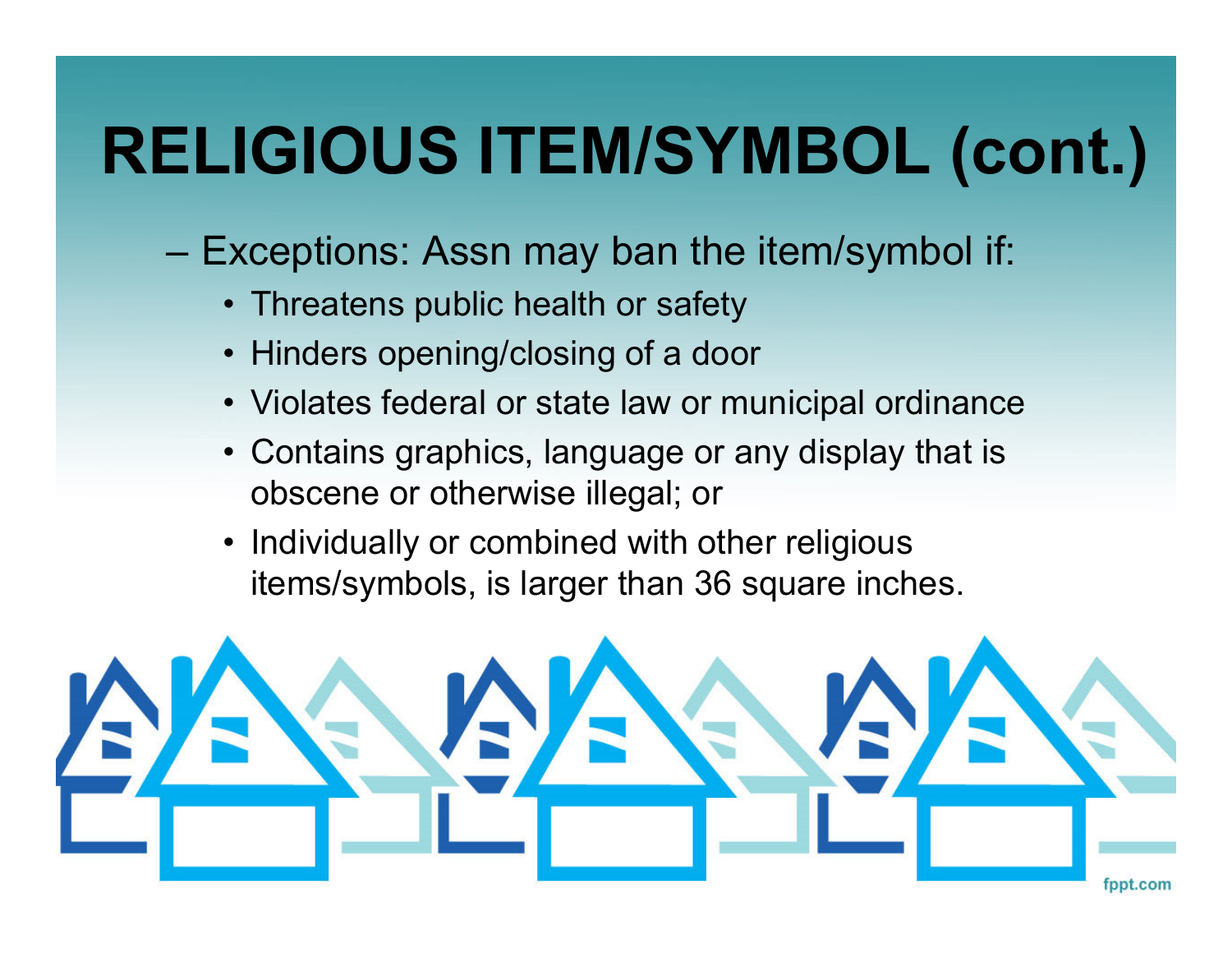#### **4. EMERGENCY VEHICLE**

#### • C.R.S.§38-33.3-106.5(1)(d)

- – An "emergency vehicle" must meet following criteria:
	- Required to be at residence as condition of employment
	- Gross vehicle weight of 10,000 lbs. or less
	- Member of volunteer fire dept, or employed by primary provider of emergency firefighting, law enforcement, ambulance or emergency medical services
	- Bears official emblem or other visible emergency service provider designation

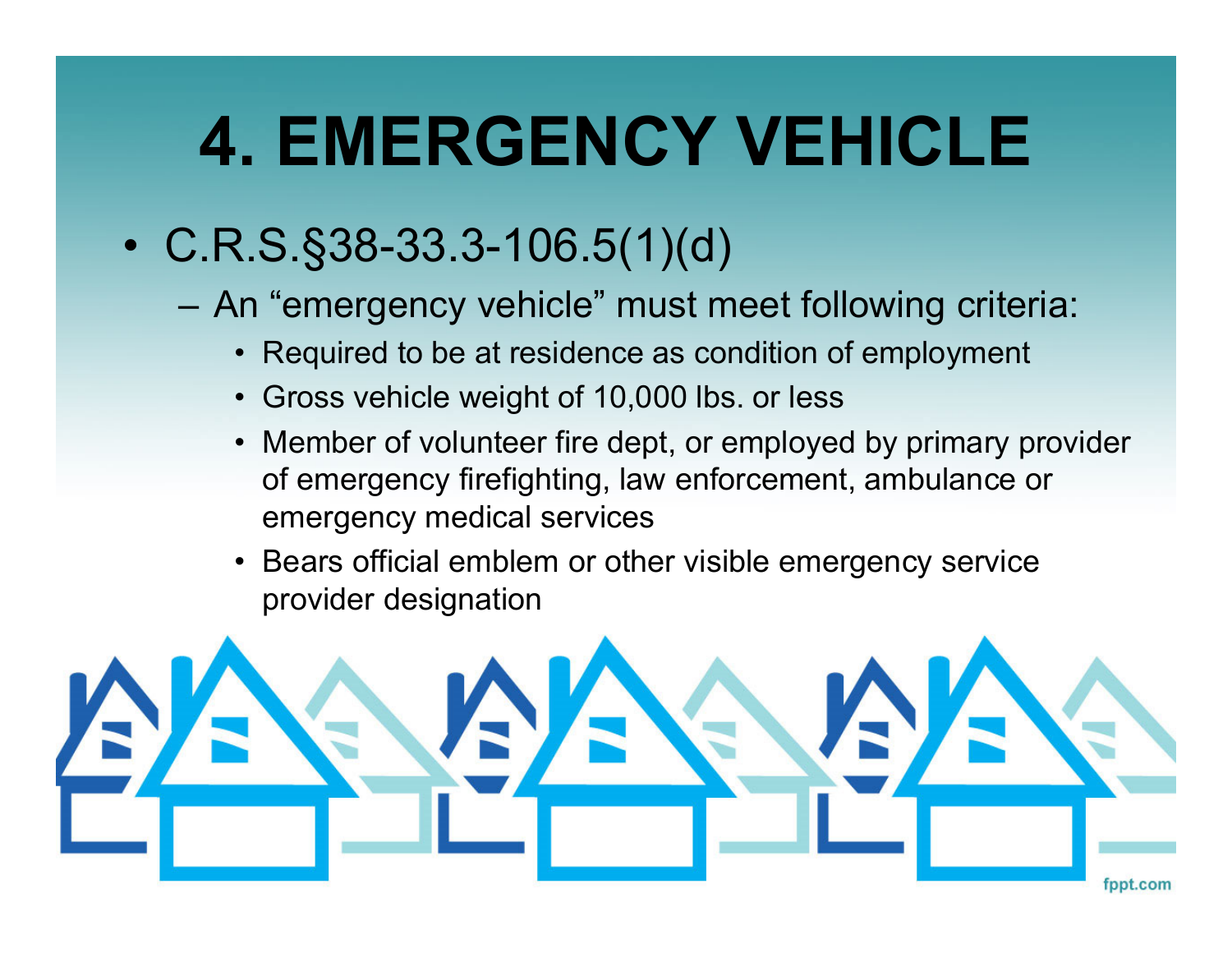## **EMERGENCY VEHICLE (cont.)**

- An "emergency vehicle" must meet following criteria (cont.):
	- Vehicle will not obstruct emergency access or interfere w/ reasonable needs of others to use streets, driveways, and guest parking
- – Location: Cannot ban from parking on the street, driveway, or guest parking area

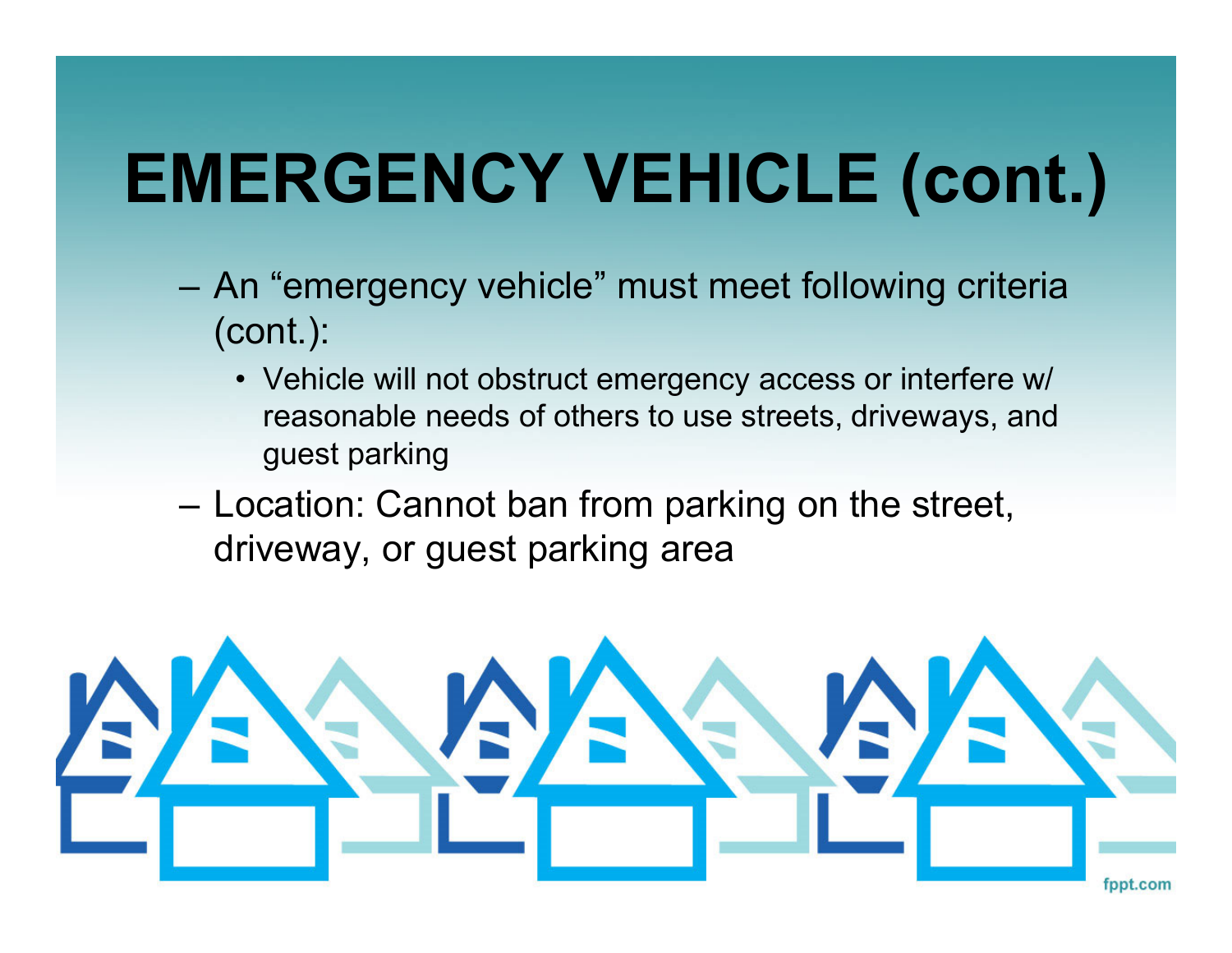#### **5. XERISCAPE ANDARTIFICIAL TURF**• C.R.S.§38-33.3-106.5(i) and C.R.S. §37-60-126

- Definitions:
	- "Xeriscape" means "the combined application of the seven principles of landscape planning and design, soil analysis and improvement, hydro zoning of plants, use of practical turf areas, uses of mulches, irrigation efficiency, and appropriate maintenance under section 38-35.7-107(1) (a) (III) (A)."

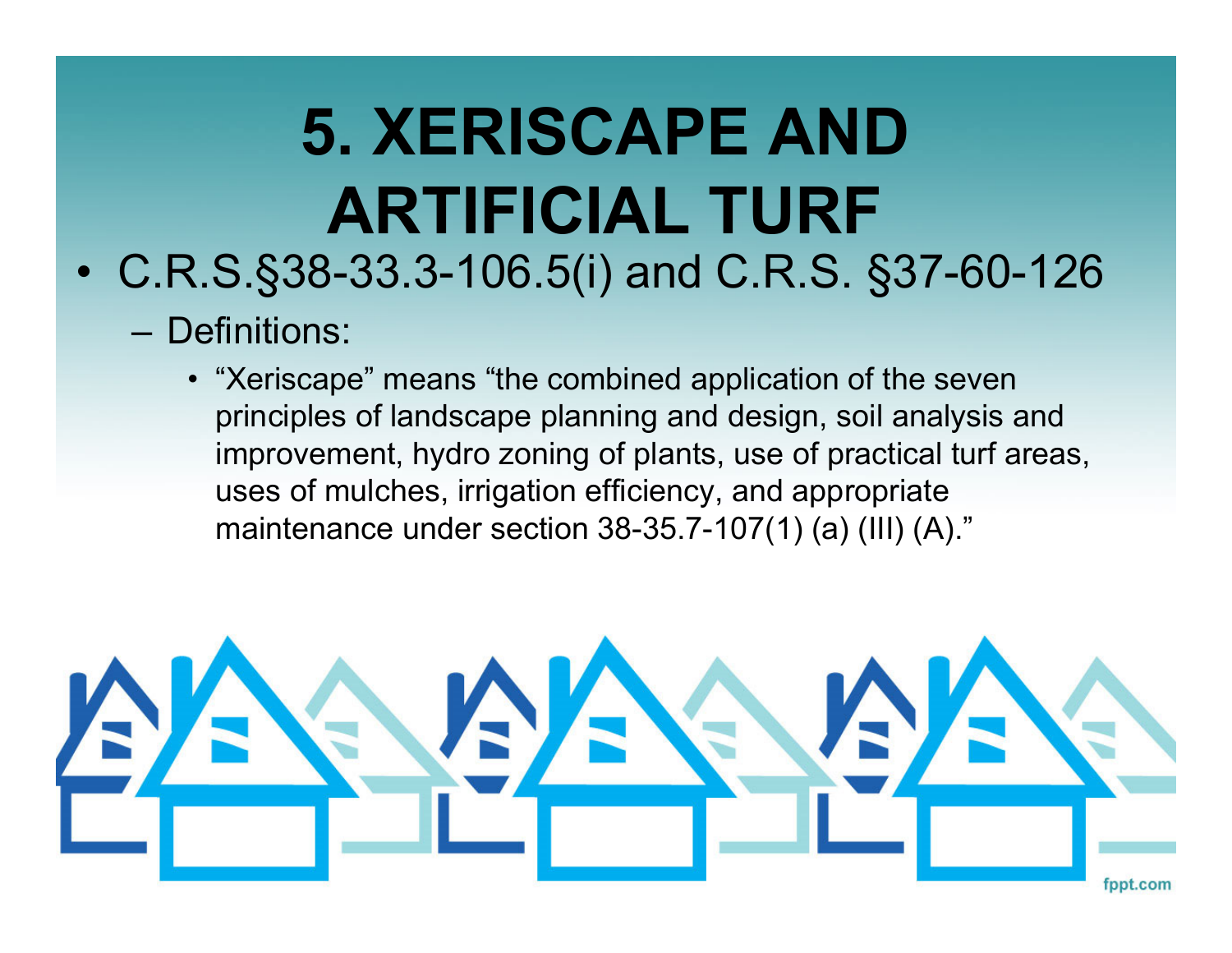#### **XERISCAPE ANDARTIFICIAL TURF (Cont.)**

- – Location: Property for which an Owner is responsible, including a Limited Common Element
	- Artificial turf: Can restrict artificial turf to the back yard (i.e., you don't need to allow it in front or side yard)
- –Assn <u>may</u> adopt & enforce design/aesthetic guidelines/rules that apply to drought-tolerant vegetative/nonvegetative landscapes or regulate type, number & placement of drought-tolerant plantings and hardscapes

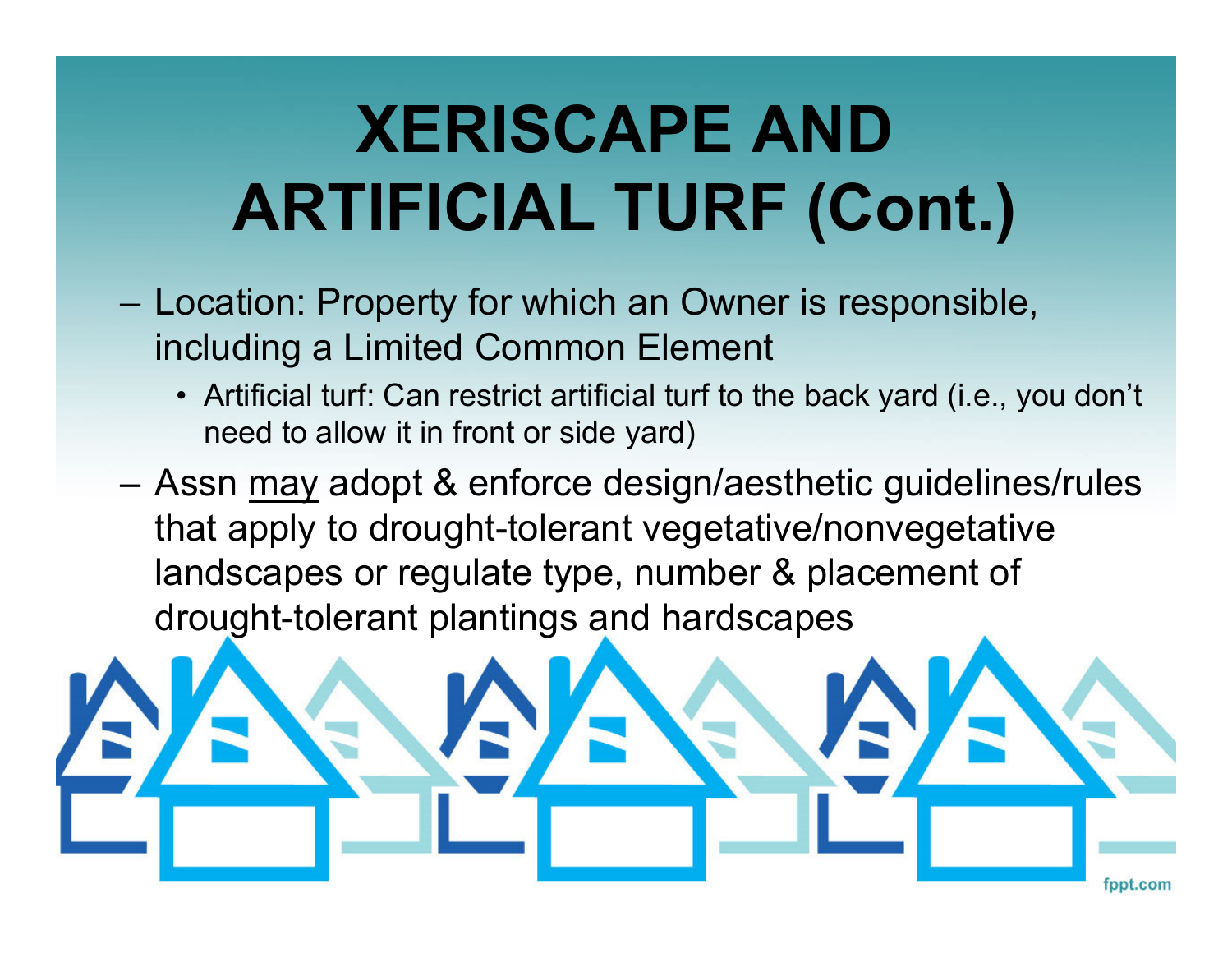#### **6. RAIN BARRELS**

- C.R.S.§38-33.3-106.5(j)
	- Definition: A "rain barrel" is a storage container with a sealable lid that it:
		- Located aboveground outside of a residential home; and
		- Used for collecting precipitation from a downspout of a rooftop
	- Collect precipitation from residential rooftop in accordance with 37-96.5.103 (next page)

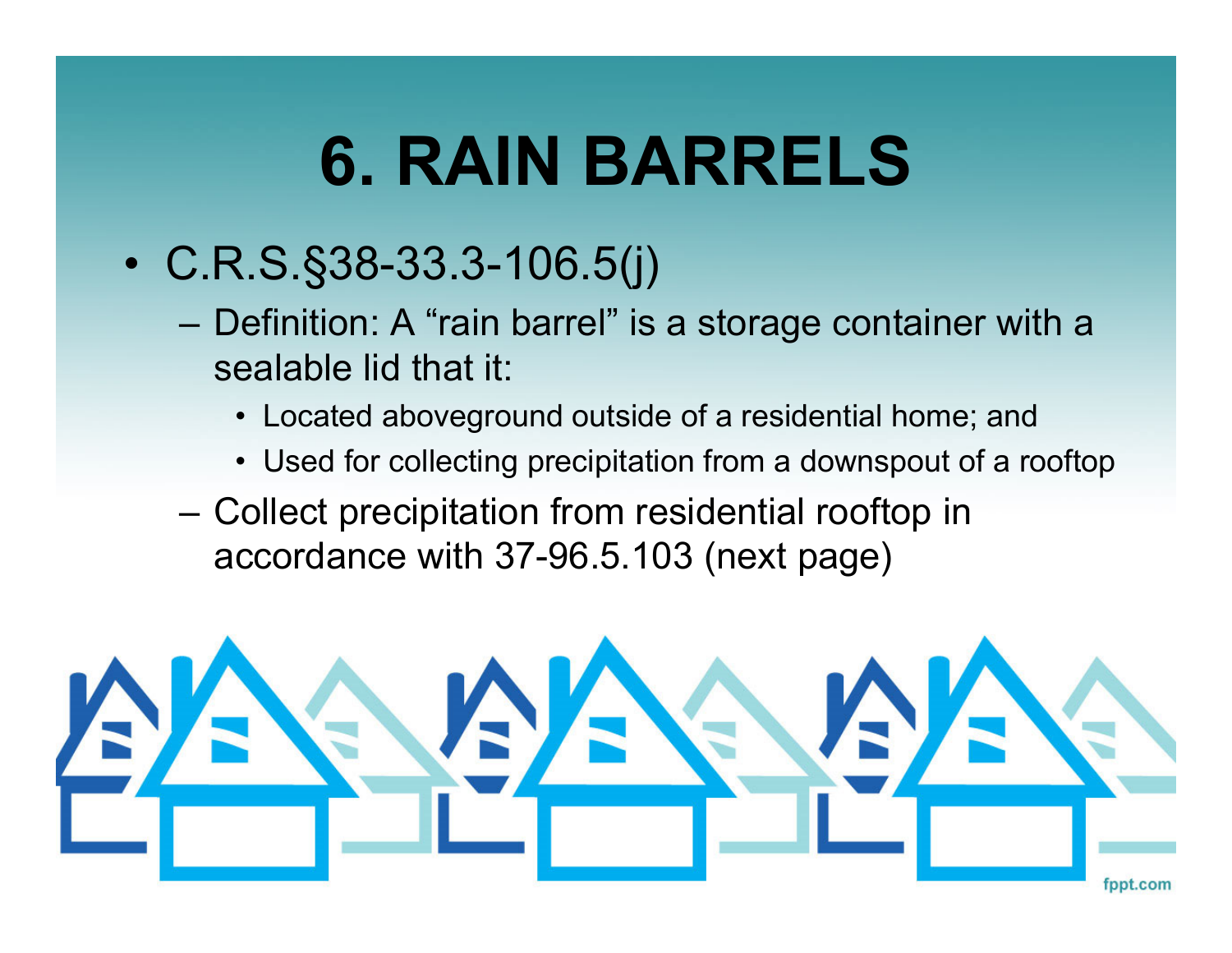# **RAIN BARRELS (Cont.)**

- No more than 2 rain barrels with combined storage capacity of 110 gallons or less are used to
- Collected from rooftop of single-family residence or multifamily with 4 or fewer units
- Precipitation is used for outdoor purposes including irrigation of lawns and gardens (cannot use for drinking water/indoor household purposes), and
- • Precipitation is used on residential property on which the precipitation is collected

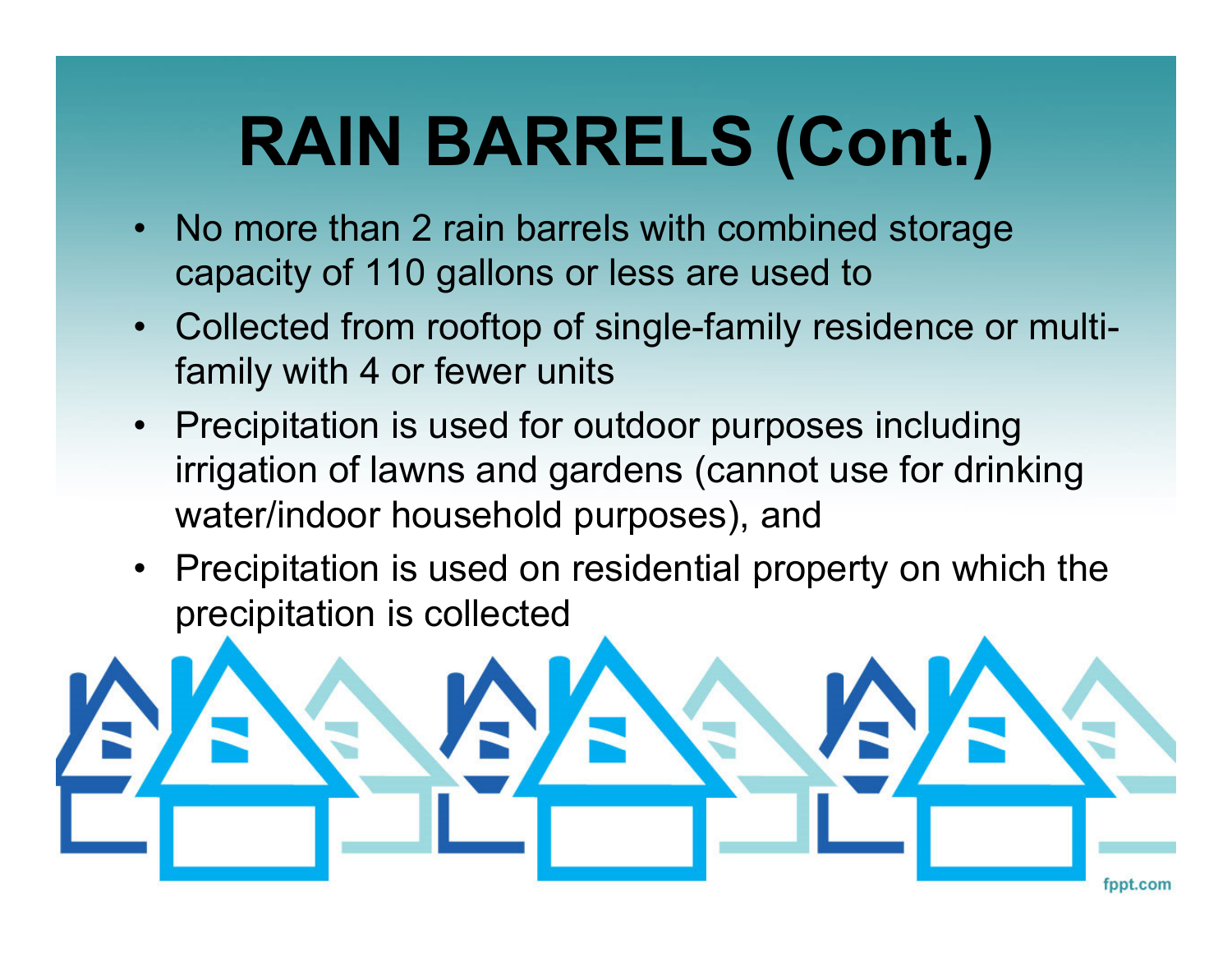## **RAIN BARRELS (Cont.)**

- C.R.S.§38-33.3-106.5(j)
	- Exception: An Assn <u>may</u> ban installation on property that is:
		- Leased (unless lessor gives permission)
		- Common or Limited Common Element
		- Maintained by Assn
		- Attached to one or more Units (unless other owners give permission

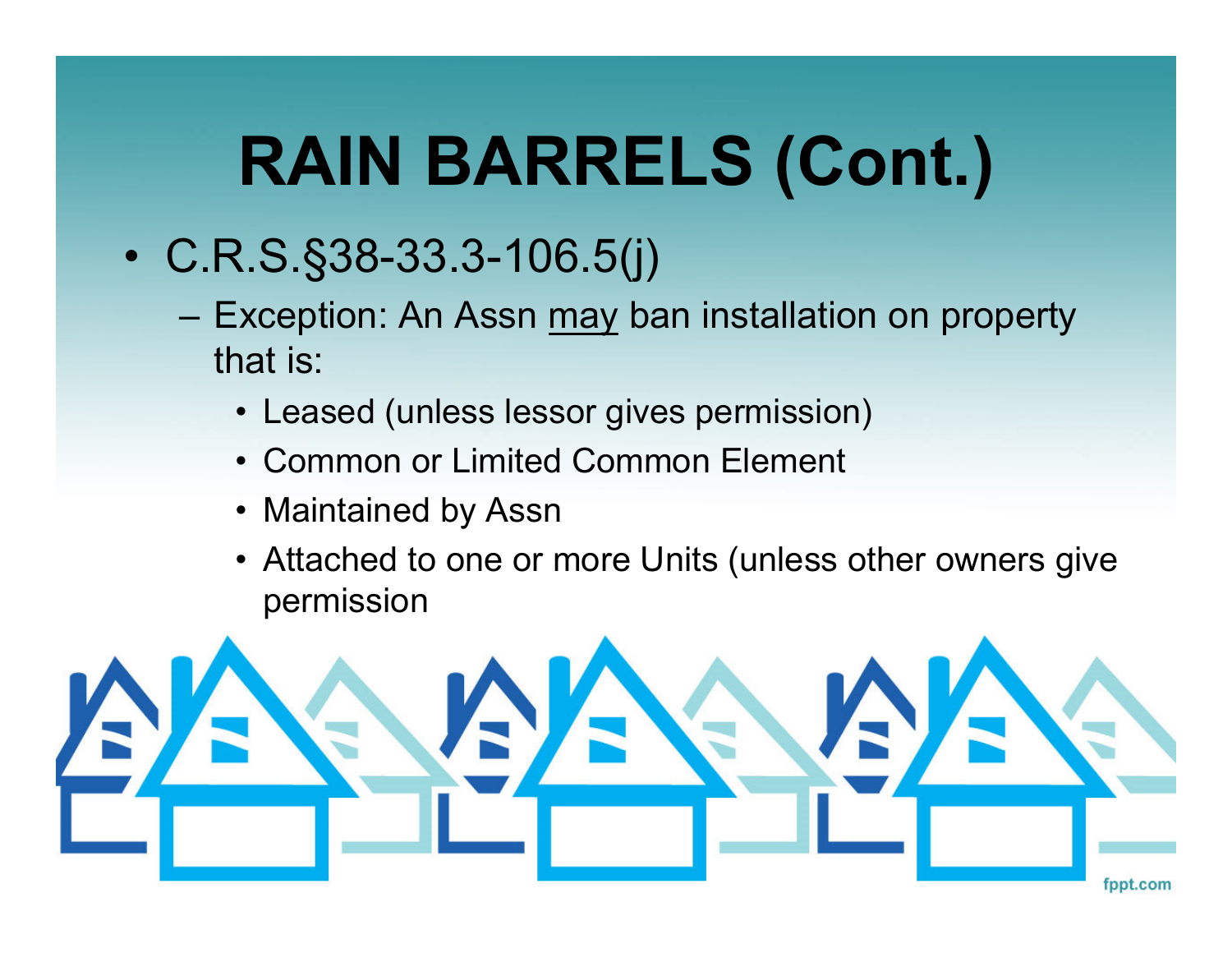#### **7. CHILD-CARE HOMES**

#### •C.R.S.§38-33.3-106.5(k)

– Definition: A "family child care home" is a facility for child care in a place of residence of a family or person for the purpose of providing less than twenty-four-hour care for children under the age of eighteen years who are not related to the head of such home. "Family child care home" may include the types of family child care homes designated by rules of the state board pursuant to CRS 26-6-102(2)(p) as the state board deems necessary and appropriate.

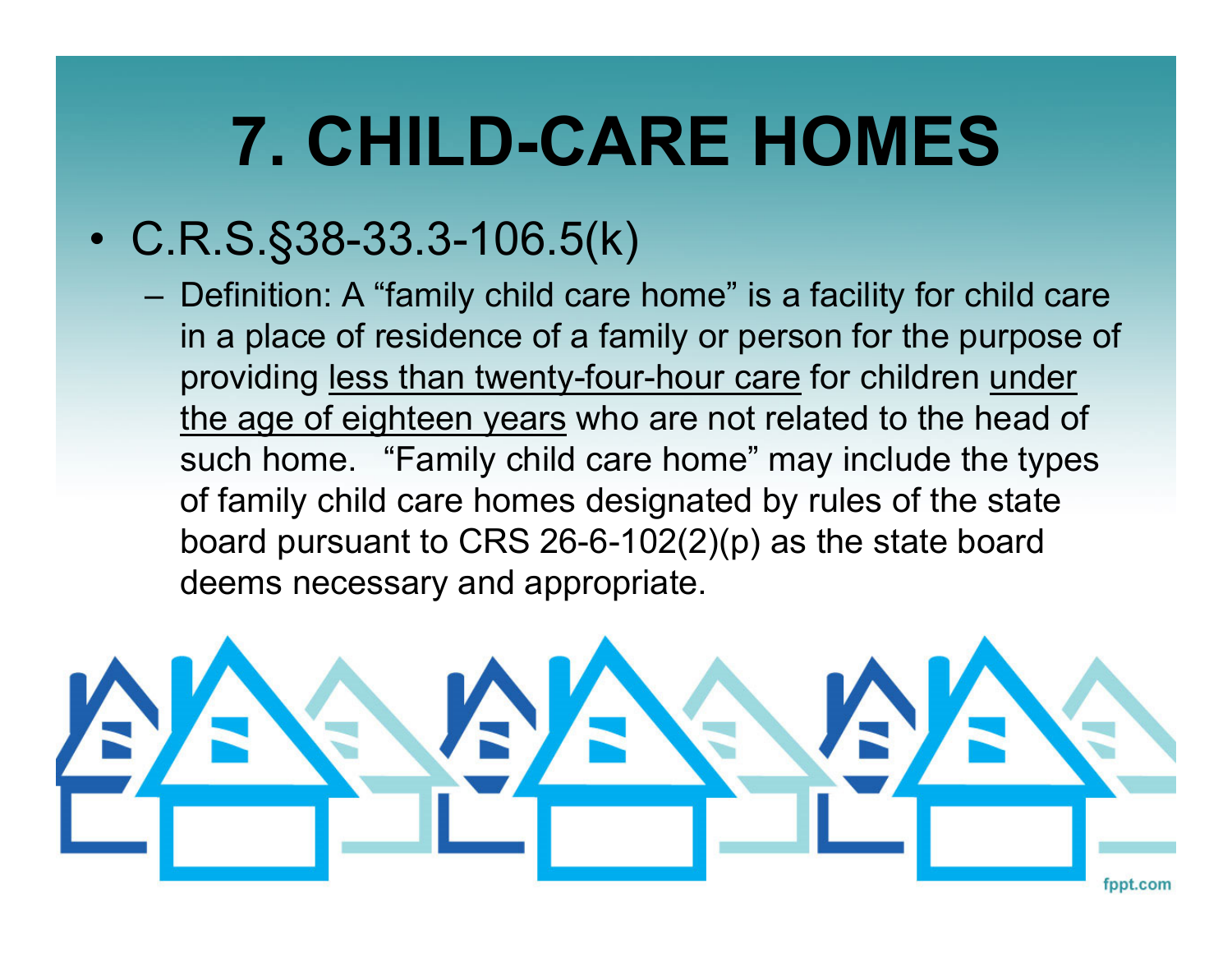## **CHILD-CARE HOMES (Cont.)**

- Must be licensed
- Does not supersede Assn's regs on architectural control, parking, landscaping, noise or other matters not specific to operation of business per se
	- Exception: Must make reasonable accommodations for fencing requirements
- Assn may require insurance
	- Assn shall be named additional insured
	- Owner's insurance is primary

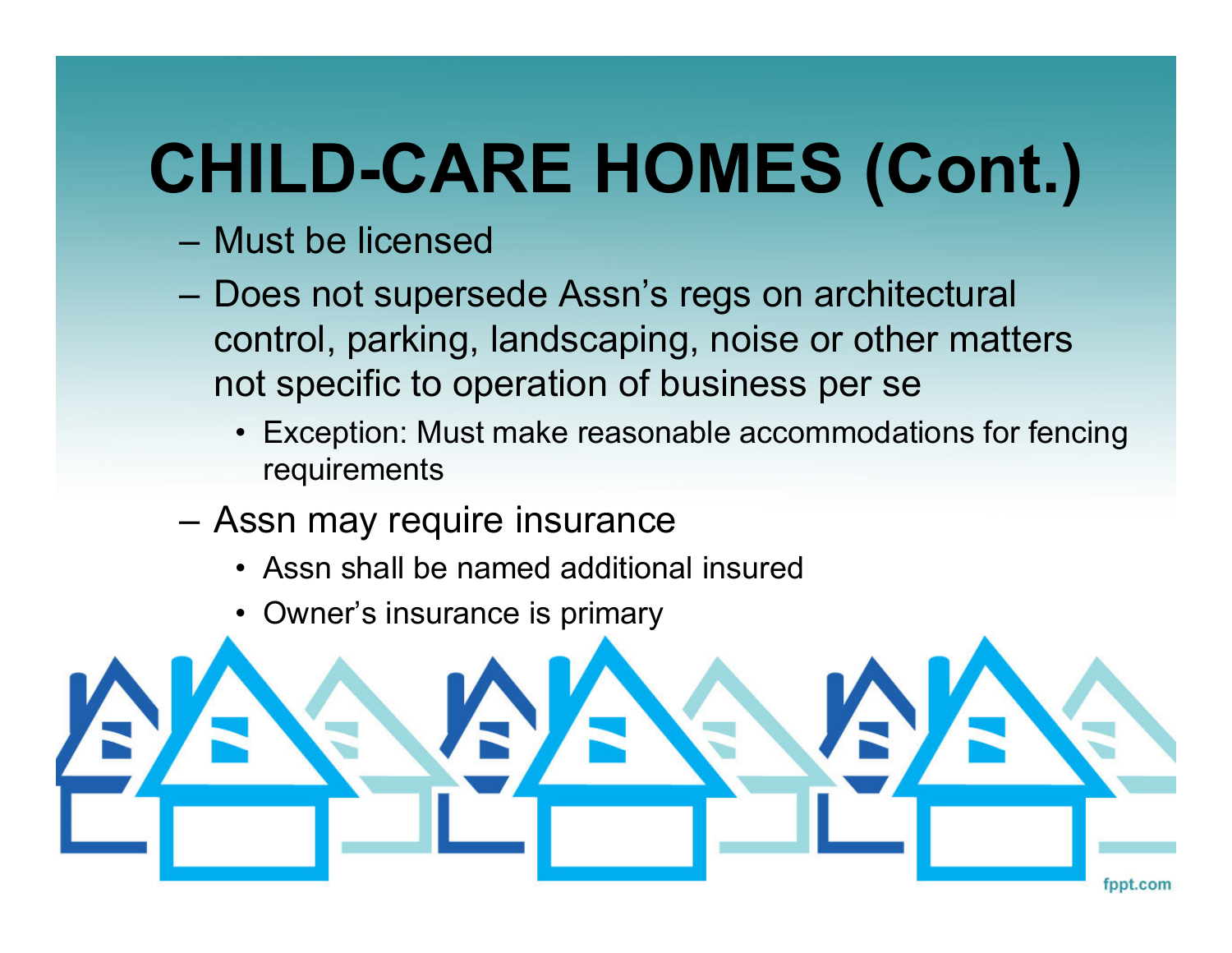### **8. RENEWABLE ENERGY GENERATION DEVICES**

- C.R.S.§38-33.3-106.5 (1.5)
	- – Solar energy devices (CRS 38-32.5-100.3) and windmills (CRS 40-2-124)
	- Location: On property **owned** by the Owner
		- Not leased (except with permission from lessor)
		- Not on any Common or Limited Common Element

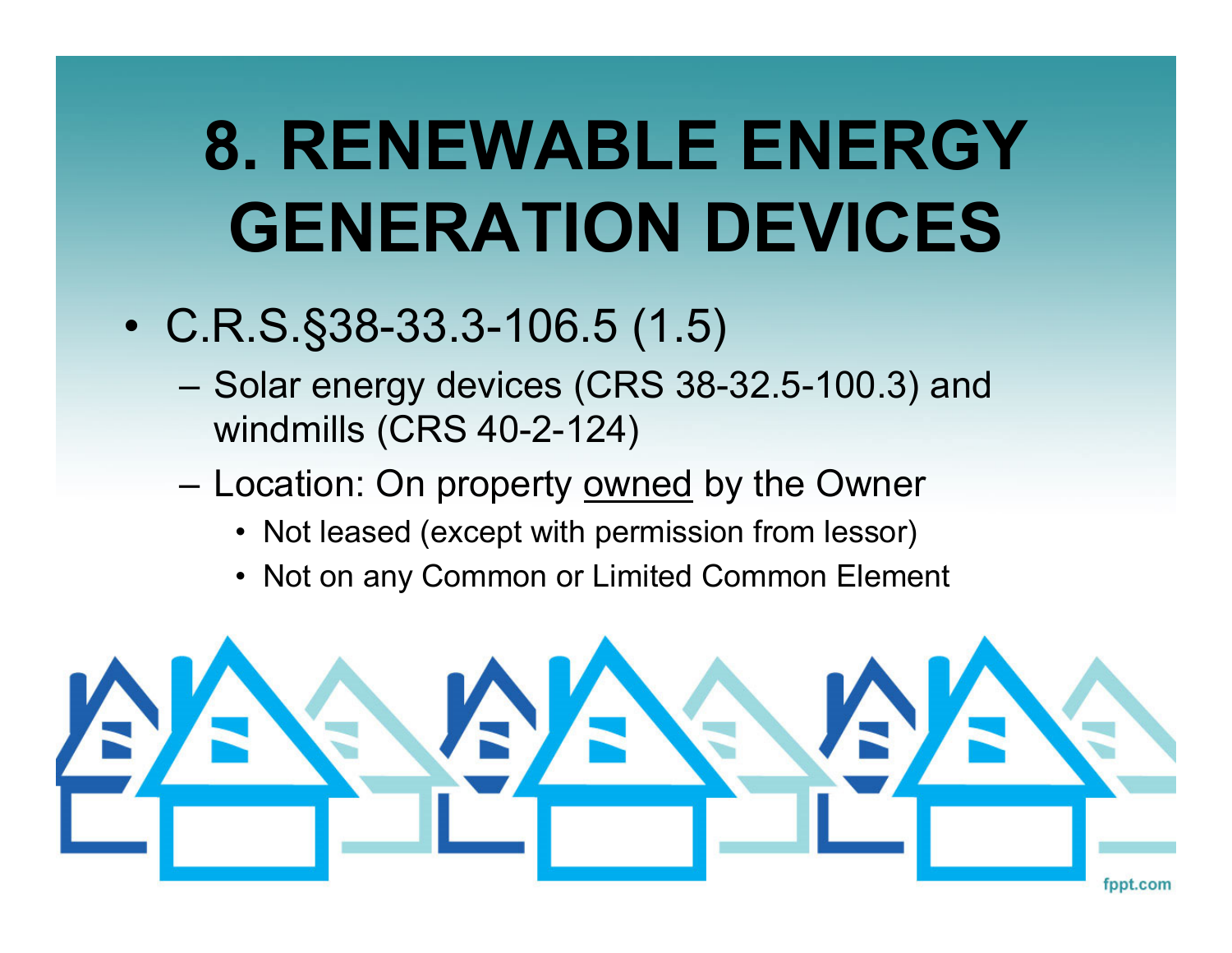## **RENEWABLE ENERGY GENERATION DEVICES (Cont.)**

- –Assn <u>may</u> adopt aesthetic provisions that impose reasonable restrictions on the dimensions, placement or external appearance of the device and that do not:
	- Increase the cost of the device by more than 10%, or
	- Decrease its performance or efficiency by more than 10%, or
	- Require review period that exceeds 60 days from date of application
- –Bona fide safety requirements
- For windmills: reasonable restrictions to address noise

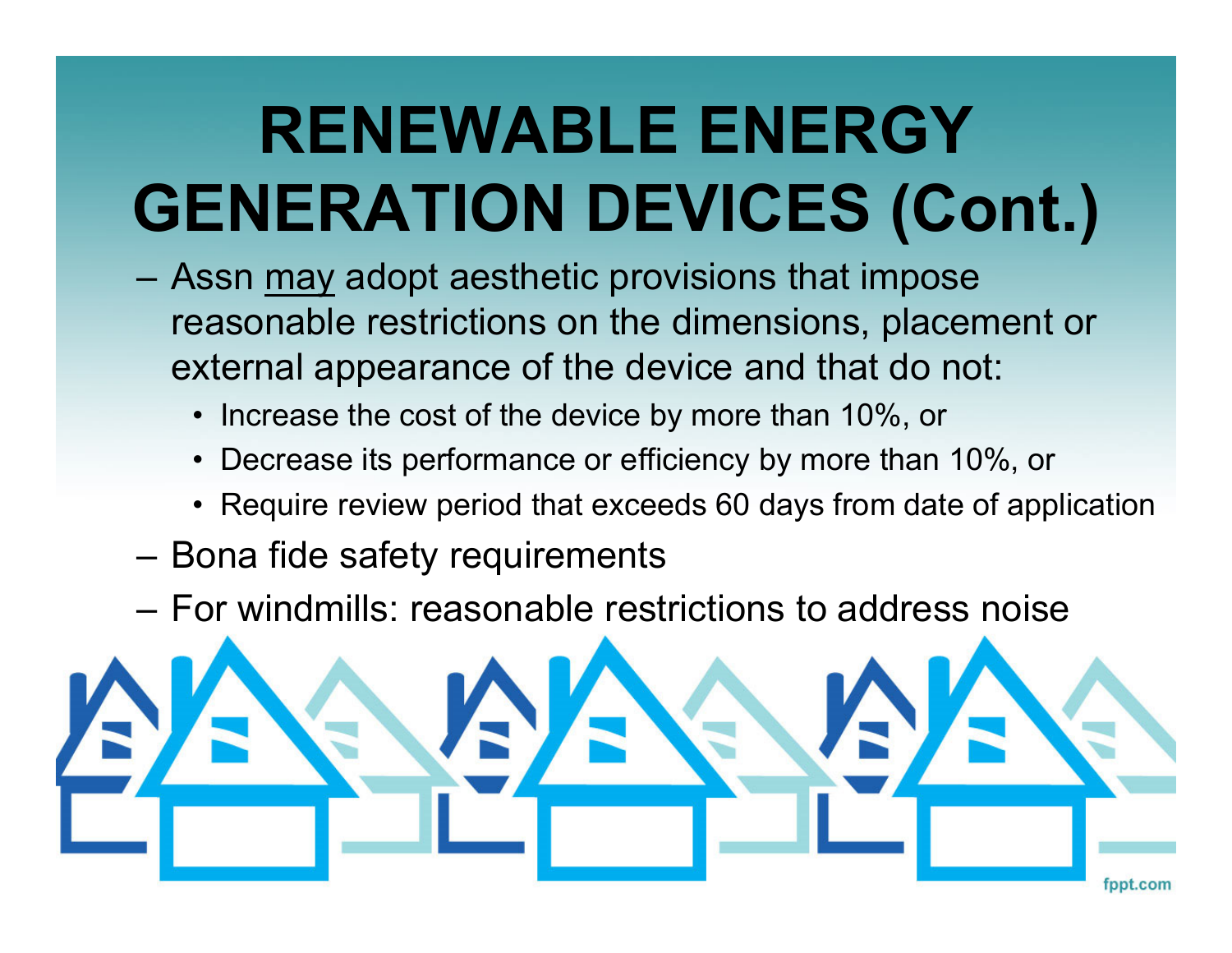#### **9. ENERGY EFFICIENCY MEASURE**

- C.R.S.§38-33.3-106.7
	- –An "energy efficiency measure" is <u>limited to</u>:

(i) an awning, shutter, trellis, ramada, or other shade structure that is marketed for the purpose of reducing energy consumption; (ii) A garage or attic fan and any associated vents or louvers; (iii) An evaporative cooler; (iv) An energy-efficient outdoor lighting device, including without limitation a light fixture containing a coiled or straight fluorescent light bulb, and any solar recharging panel, motion detector, or other equipment connected to the lighting device; and (V) A retractable clothesline

fppt.com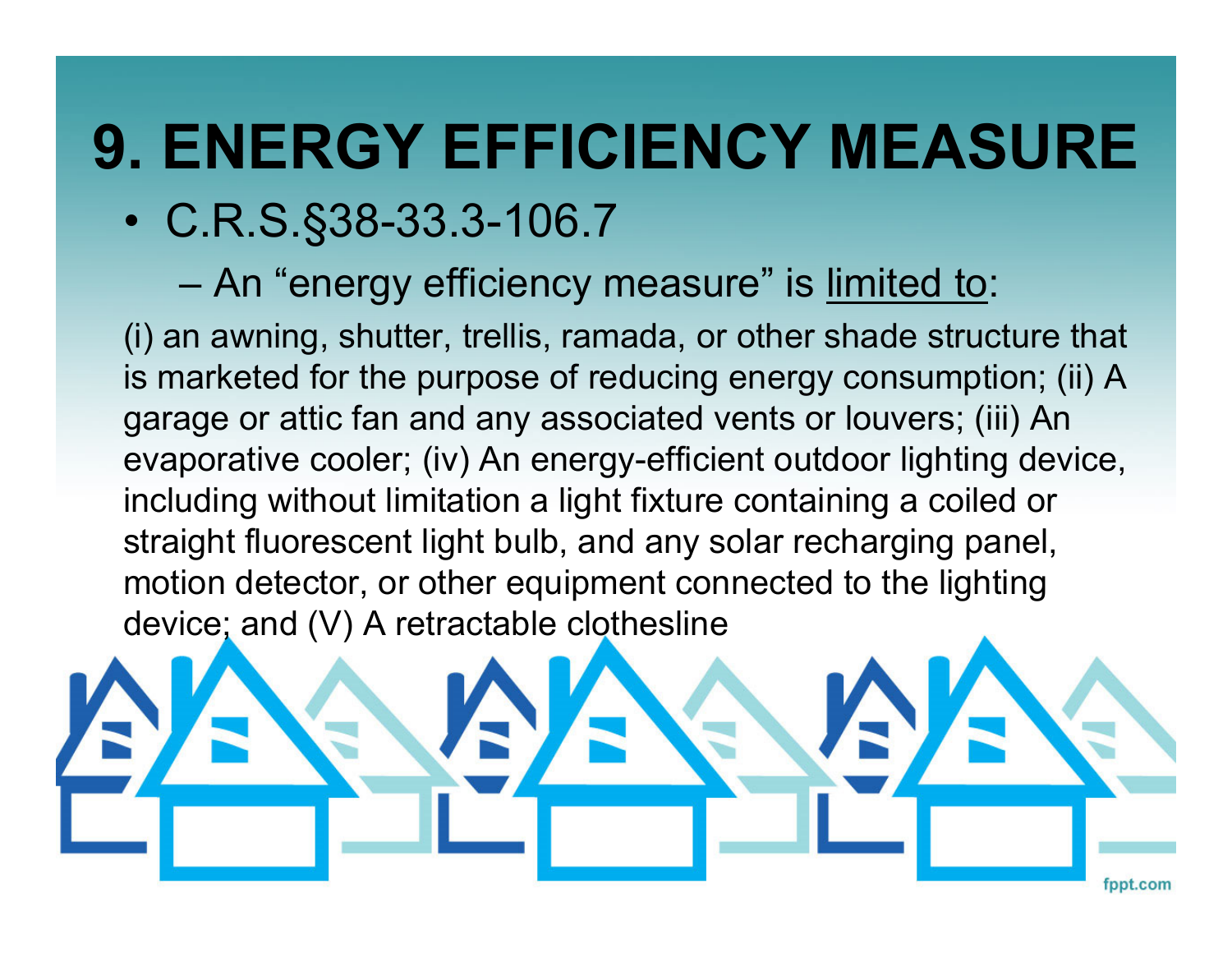#### **ENERGY EFFICIENCY (Cont.)**

#### • C.R.S.§38-33.3-106.7

- Location: On property owned by the Owner
	- Not leased (except with permission from lessor)
	- Not on any Common or Limited Common Element
- Assn <u>may</u> adopt reasonable aesthetic provisions that govern dimensions, placement or external appearance, that consider:
	- Impact on purchase price and operating costs of measure,
	- Impact on performance of measure, and
	- •Criteria contained in governing documents

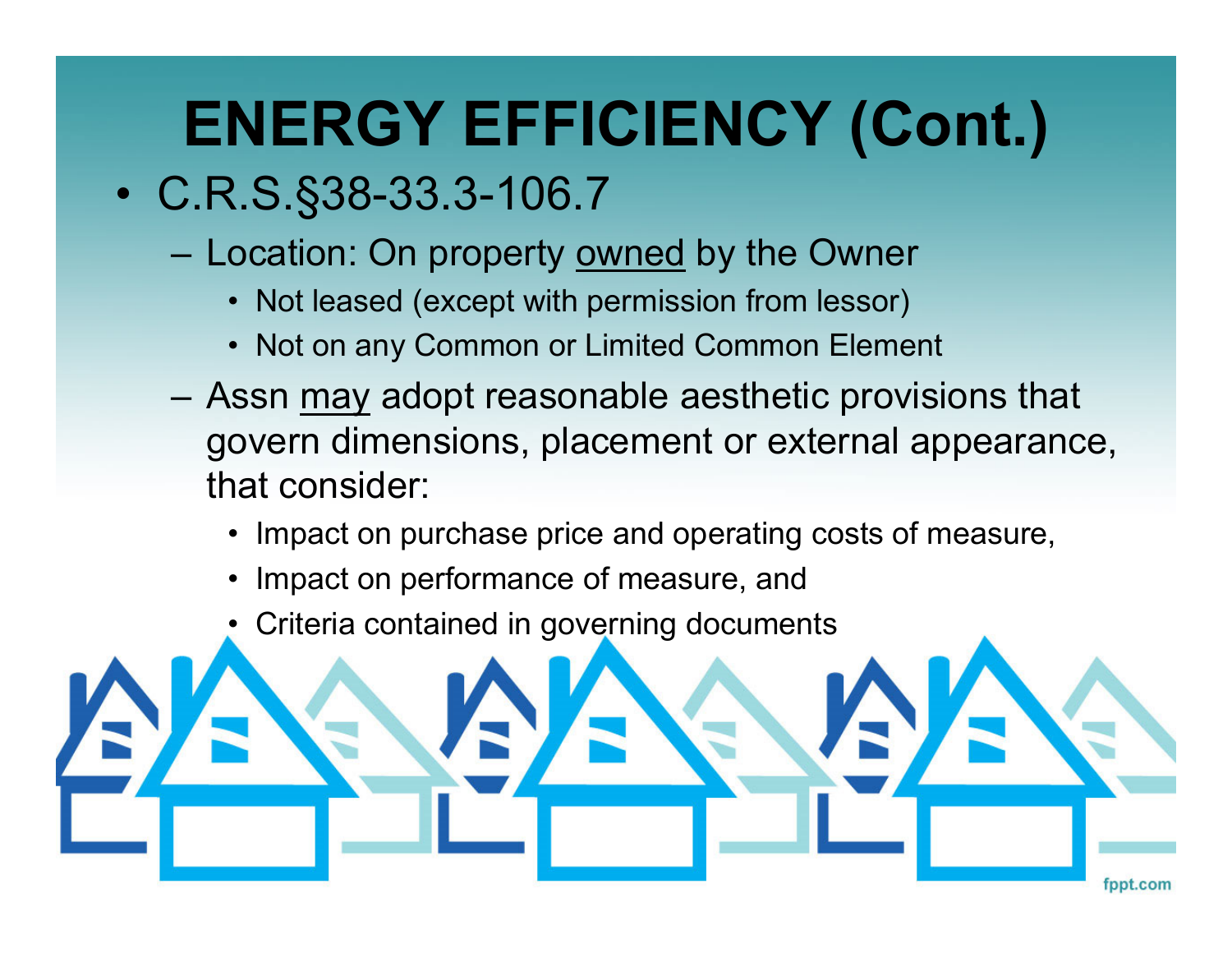### **10. EV CHARGING SYSTEM**

#### • C.R.S.§38-33.3-106.8

- – Definitions of "electric vehicle charging system" and "level 1" and "level 2" are in subsection (7) of 38-33.3-106.8
- Can't ban a level 1 or level 2 electric vehicle charging station
- Location: Limited Common Element parking space, carport or garage owned by owner or assigned to owner
- Assn may require reimbursement for: (i) actual cost of electricity OR (ii) a reasonable fee for access

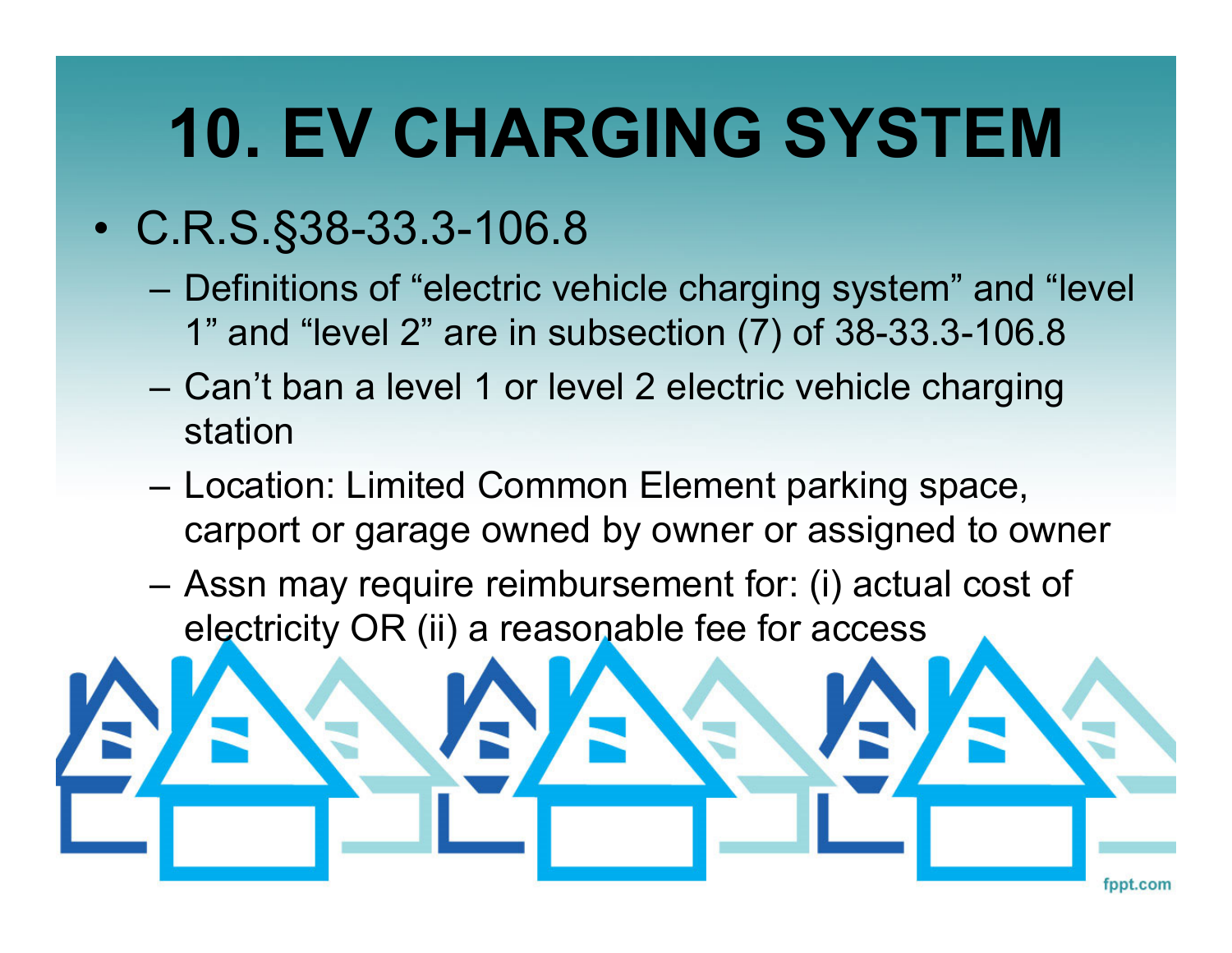# **EV CHARGING SYSTEM (Cont.)**

- – Assn may:
	- Adopt bona fide safety requirements
	- Require that the EV charging system be registered with Assn within 30 days after installation
	- Adopt reasonable aesthetic provisions that govern the dimensions, placement of external appearance of the system

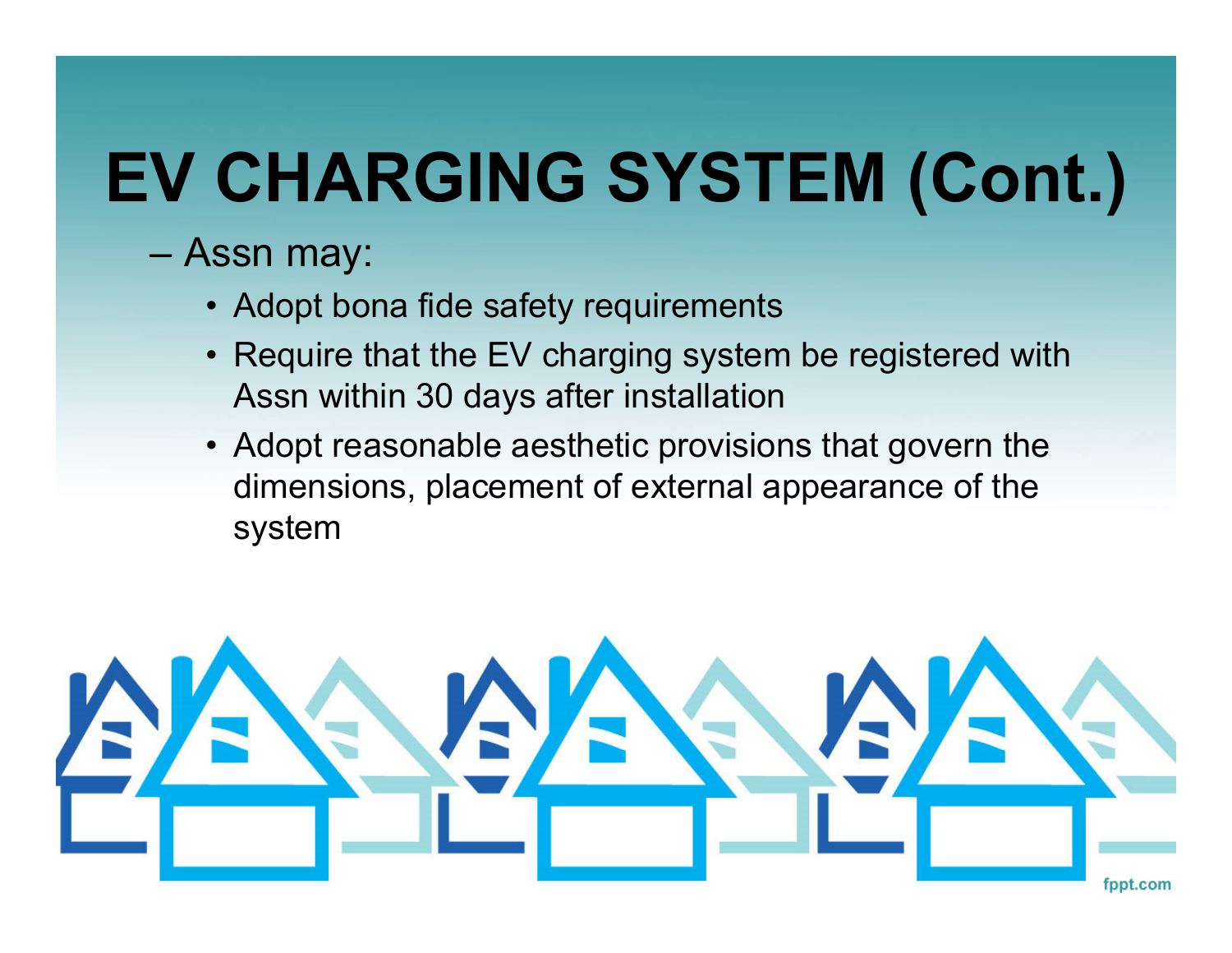# **EV CHARGING SYSTEM (Cont.)**

- – Owner must agree in writing to:
	- Comply with Assn's design specifications
	- Engage licensed/registered electrical contractor familiar with installation/code requirements of EV charging systems
	- Bear cost of installation, including restoration of any Common Elements disturbed
	- Provide a certificate of insurance that meets statute

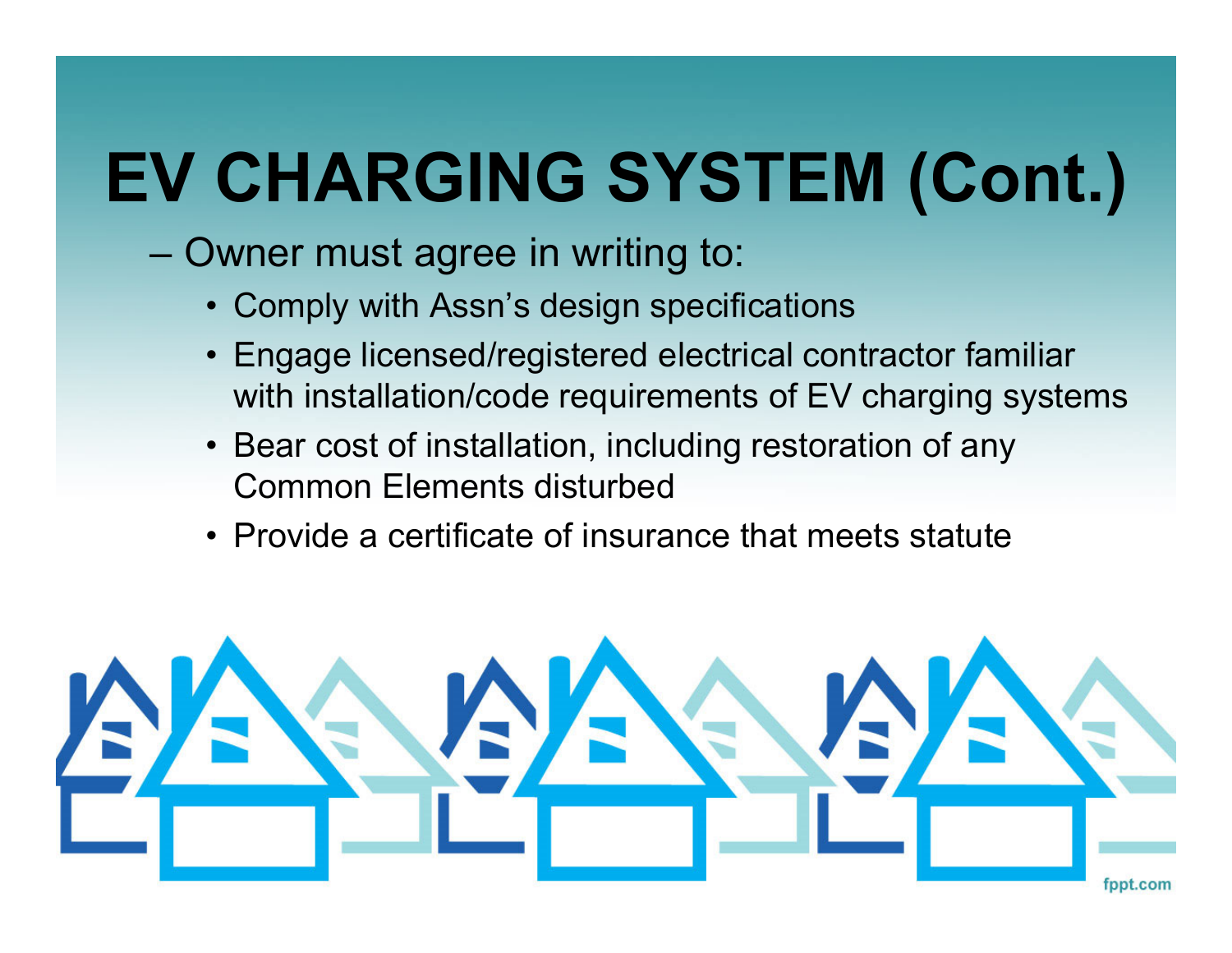# **EV CHARGING SYSTEM (Cont.)**

- – Owner (including successors) is responsible for any damages caused by installation, maintenance, repair, removal, or replacement of system
- Insurance must be maintained
- – Owner must remove system if needed for Assn to perform work on Common Elements
- The system is the property of the Owner

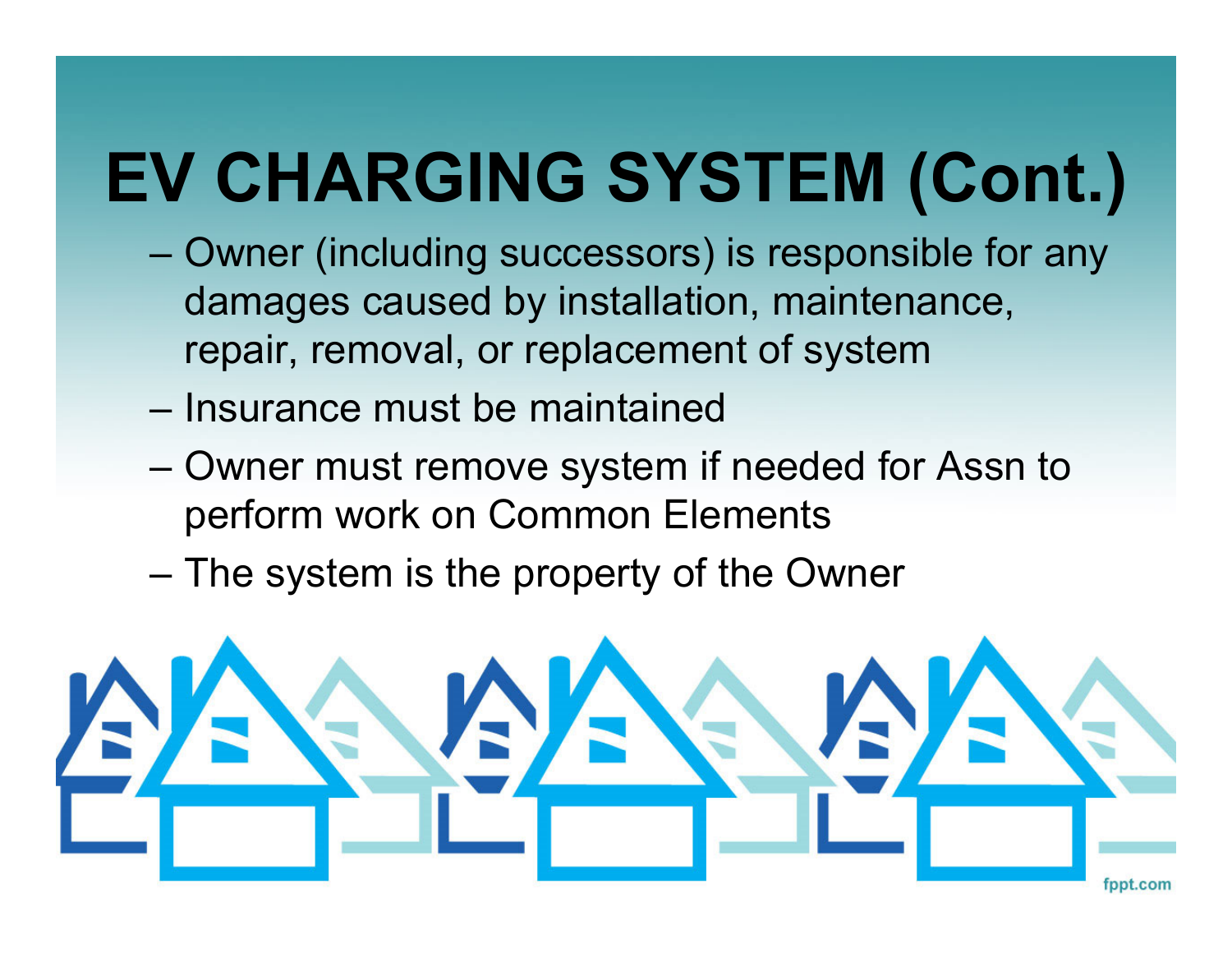#### **11. SATELLITE DISHES**

- Federal Over-the-Air Reception Device Rule ("OTARD")
	- Assn cannot enforce regs that impair the installation, maintenance or use of a protected satellite dish (must be 1 meter in diameter or less)
	- LOCATION: On property owned by owner, or over which owner has exclusive use

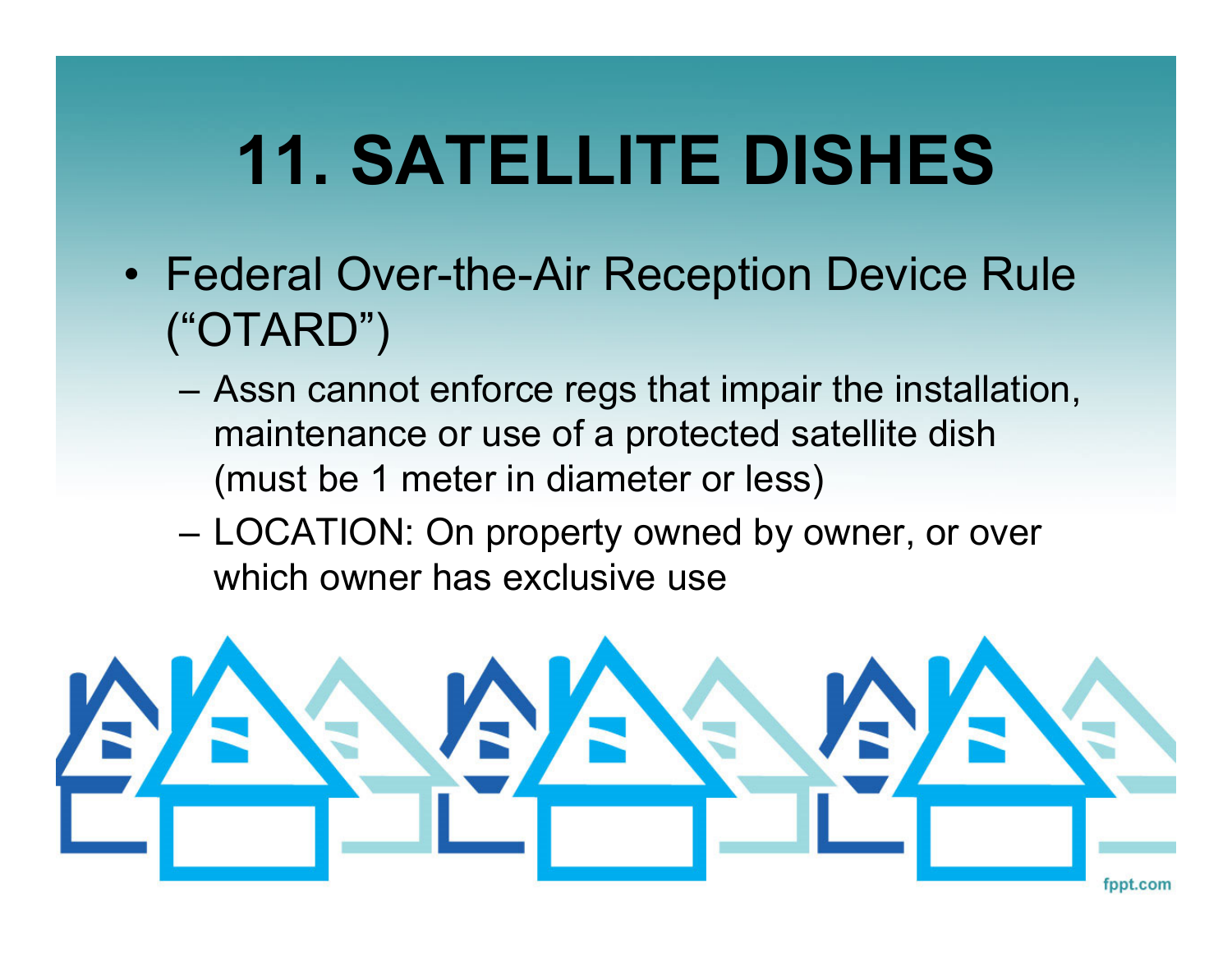## **SATELLITE DISHES**

- Regs/Restrictions cannot be enforced if they:
	- Unreasonably delay or prevent installation
	- Unreasonably increase cost of installation, maintenance or use of
	- Preclude subscriber from receiving an acceptable qualify signal
- – Sample Prohibited/Allowed Regs/Restrictions
	- Prohibited: Any requirement for prior approval
	- Allowed: Notice of intent to install
	- Allowed: Preferred locations for installation

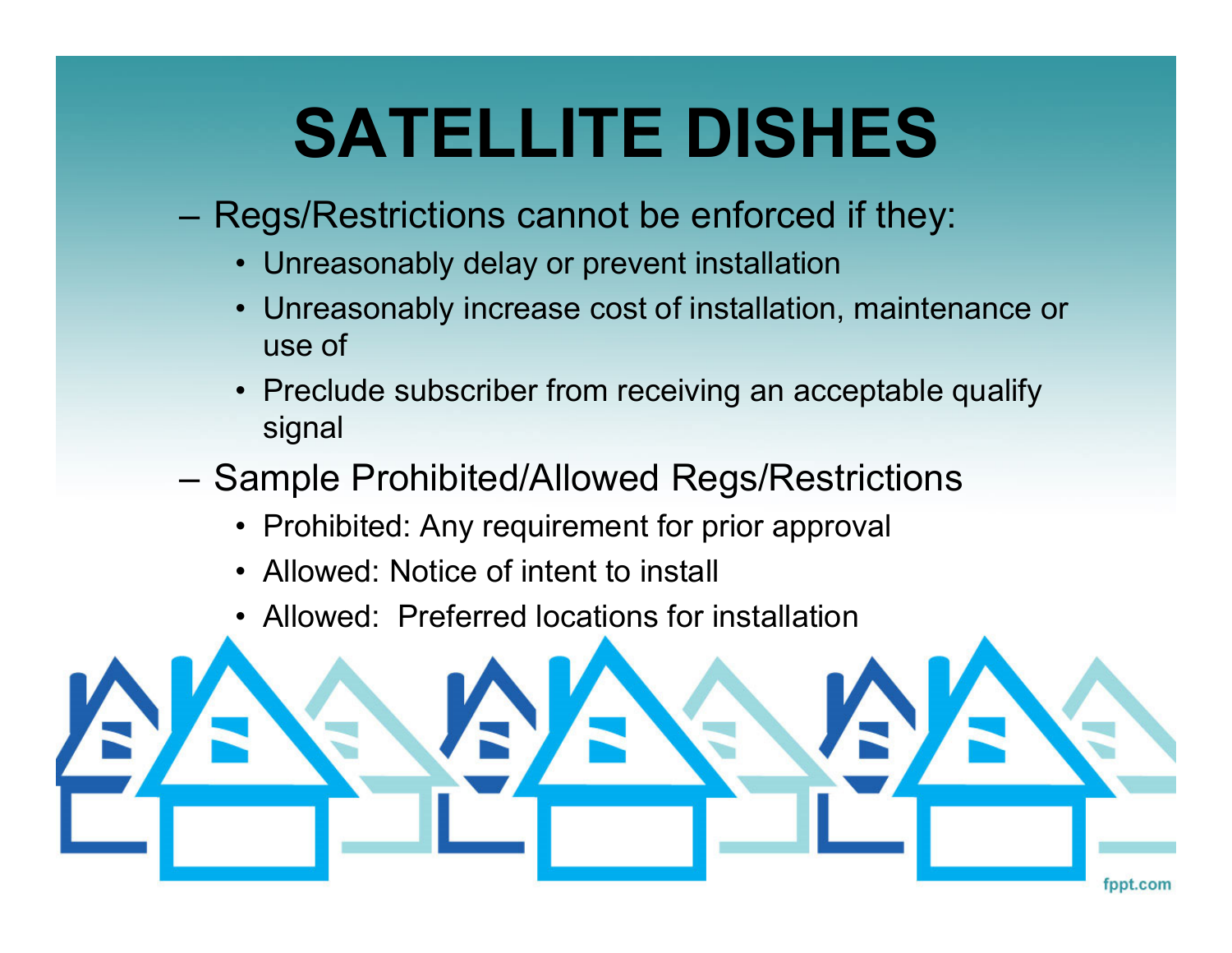#### **SATELLITE DISHES**

- Sample Prohibited/Allowed Regs/Restrictions (cont.):
	- Prohibited: Administrative fees for review
	- Allowed: Requirement to place antennas in location where they would not be visible from street (as long as signal reception is not impaired, and requirements do not unreasonably delay or increase cost of installation, maintenance or use)
	- Allowed: May require painting of dish (not mountain materials, accessories or cabling if this voids/violates warranty)
	- •Allowed: safety restrictions

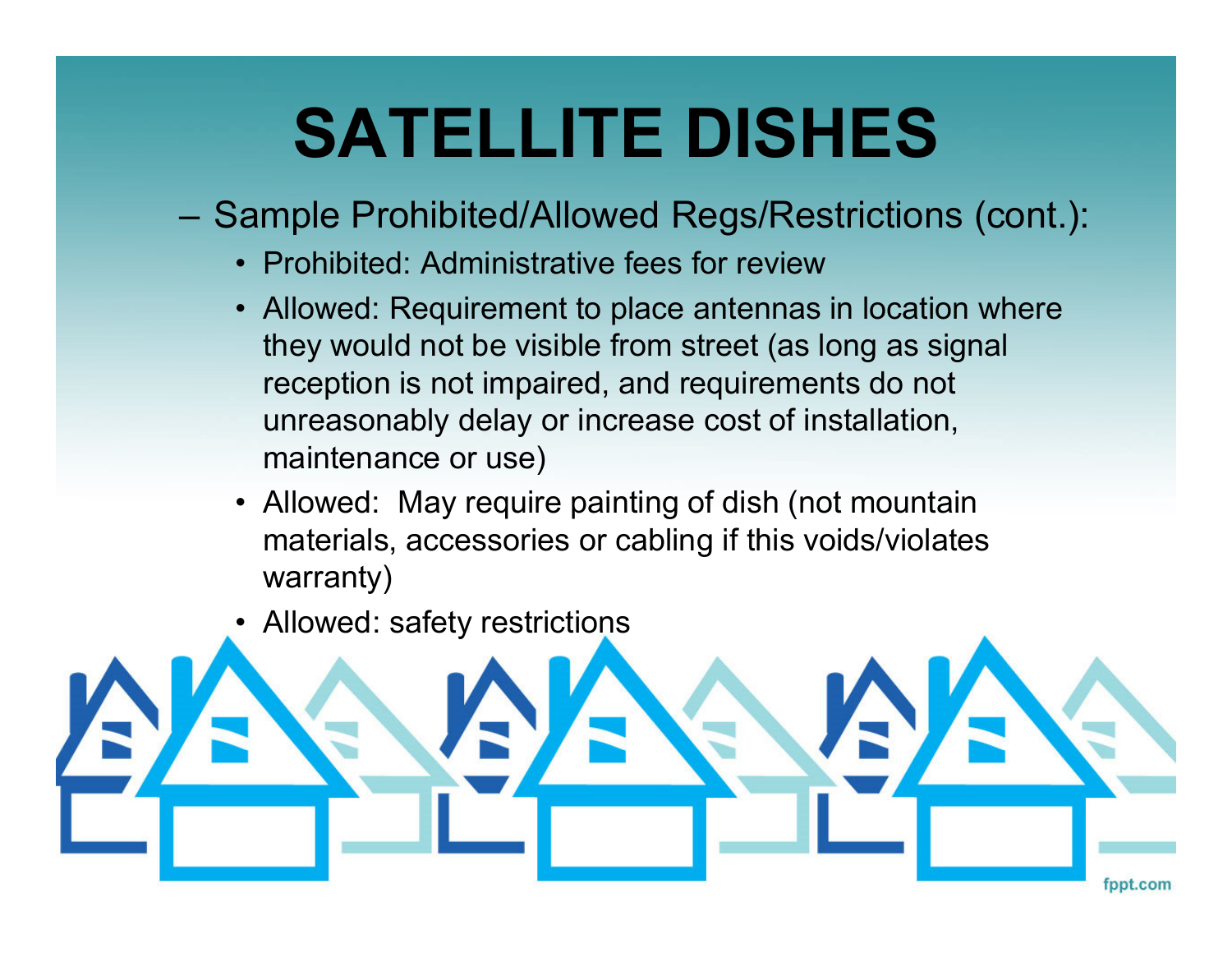#### **SATELLITE DISHES**

- Detached Single Family Homes: Less authority to regulate as Owner owns residence and Lot
- Townhomes: Less authority to regulate as Owner owns residence (including the roof) and Lot, even though Assn might maintain
- – Condos: More authority to regulate as Owner typically owns only air space within perimeter walls, floors and ceilings
	- But LCE balconies, patios, etc. are protected